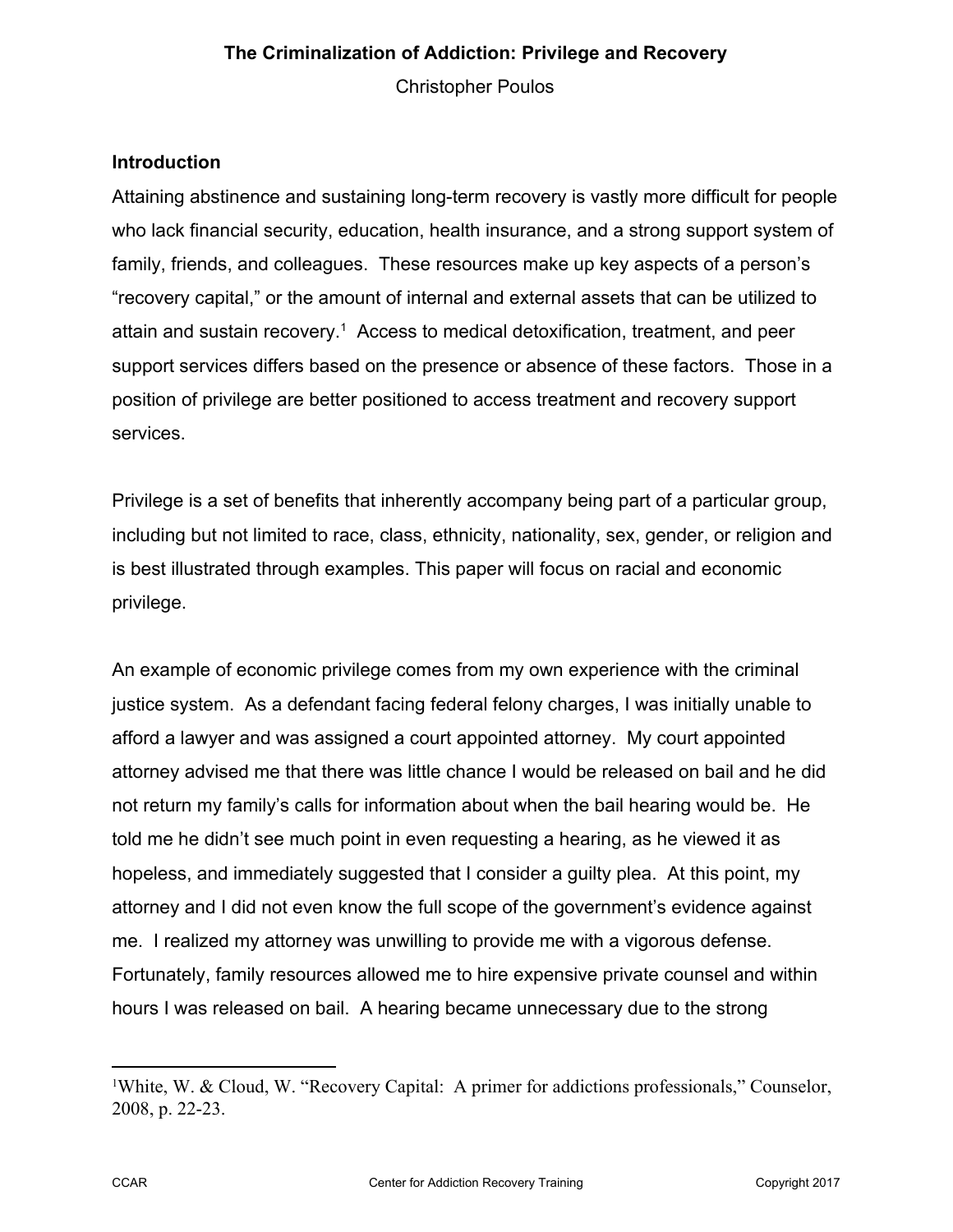advocacy by my attorney and the utilization of his professional working relationship with the prosecutor. As soon as I hired expensive private counsel, my entire experience with the criminal justice system dramatically changed.

My privilege allowed me to get out of jail to continue focusing on my recovery, working and preparing for my pending trial from home rather than a cell. Because I was released from jail, I was able to attend several peer-to-peer recovery support meetings each week and meet with my sponsor and sober friends as needed and desired. In jail, these resources are incredibly limited at best. For example, we only had one recovery meeting per week in two of the jails I was in, and one prison where I was held had none. Furthermore, had I taken my initial court appointed attorney's advice to plead guilty so early, I would likely have received close to a ten-year sentence, rather than the 33 month sentence I served. I would have just recently been released from prison, rather than having graduated from college and law school and passing the bar exam. These are the differences privilege can make when a person with a substance use disorder becomes justice system involved.

An example of racial privilege is the fact that as of 2013, black children were four times as likely to be committed to a juvenile correctional facility than white children, $2$  despite the fact that evidence does not suggest black children commit crimes at higher rates.<sup>3</sup> White children are less likely than black, Latino, or Native American children to have negative interaction with law enforcement, including arrests.<sup>4</sup> One way this inequality manifests itself is in public schools. Inner cities are more likely to have police officers stationed in the schools. The natural result of law enforcement presence in schools is that issues normally resolved by students, teachers, and parents, are more often turned

<sup>2</sup> Rovner, J. "Racial Disparities in Youth Commitments and Arrests," The Sentencing Project, April 1, 2016.

[http://www.sentencingproject.org/publications/racial-disparities-in-youth-commitments-and-arre](http://www.sentencingproject.org/publications/racial-disparities-in-youth-commitments-and-arrests/) [sts/](http://www.sentencingproject.org/publications/racial-disparities-in-youth-commitments-and-arrests/)

<sup>3</sup> *Id*.

<sup>4</sup> *Id*.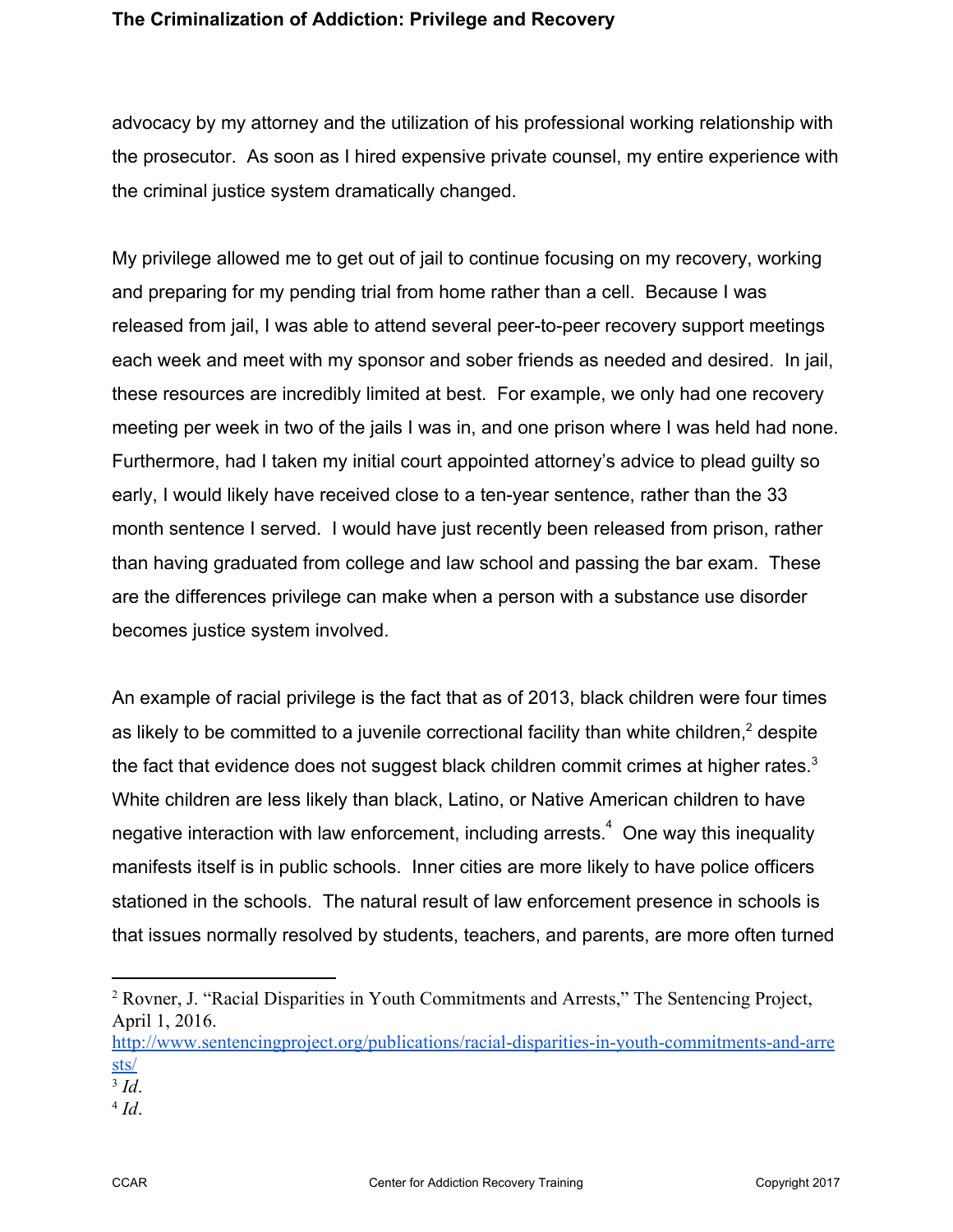over to law enforcement, thus leading to more criminal justice system involvement. While detention, suspension, or traditional parental consequences, such as grounding, are generally the response to particular behaviors in schools without a police presence, the same behavior is often sanctioned with citations and arrests, when law enforcement is directly involved.

# **History and Background**

Understanding the history of the criminalization of addiction in the United States is central to understanding the role privilege plays in access to treatment and peer recovery services, as well as sustaining recovery. During the nineteenth century, cocaine, opiates, and other drugs were widely used in mainstream medicine.<sup>5</sup> Drug prohibition began late in the century, but policies leading specifically to mass incarceration and particularly to racially disparate rates of incarceration did not fully emerge until well into the twentieth century.

Historically, the United States has responded to drug addiction differently depending on the race, socioeconomic status, and even politics of the perceived users. For example, Commissioner Harry Anslinger<sup>6</sup> of the Federal Bureau of Narcotics from 1930-1962 warned:

*"There are 100,000 total marijuana smokers in the U.S., and most are Negroes, Hispanics, Filipinos and entertainers…This marijuana causes white women to seek sexual relations with Negroes, entertainers and any others."* 

This "reefer madness" hype of the early twentieth century was perpetuated by propaganda that marijuana use would make black men force themselves on or otherwise become sexually involved with white women. Marijuana use was largely

<sup>5</sup> Kandall, S. "A History of Women and Addiction in the United States- 1850 to the Present," 1996, p. 33. [https://archives.drugabuse.gov/pdf/DARHW/033-052\\_Kandall.pdf](https://archives.drugabuse.gov/pdf/DARHW/033-052_Kandall.pdf)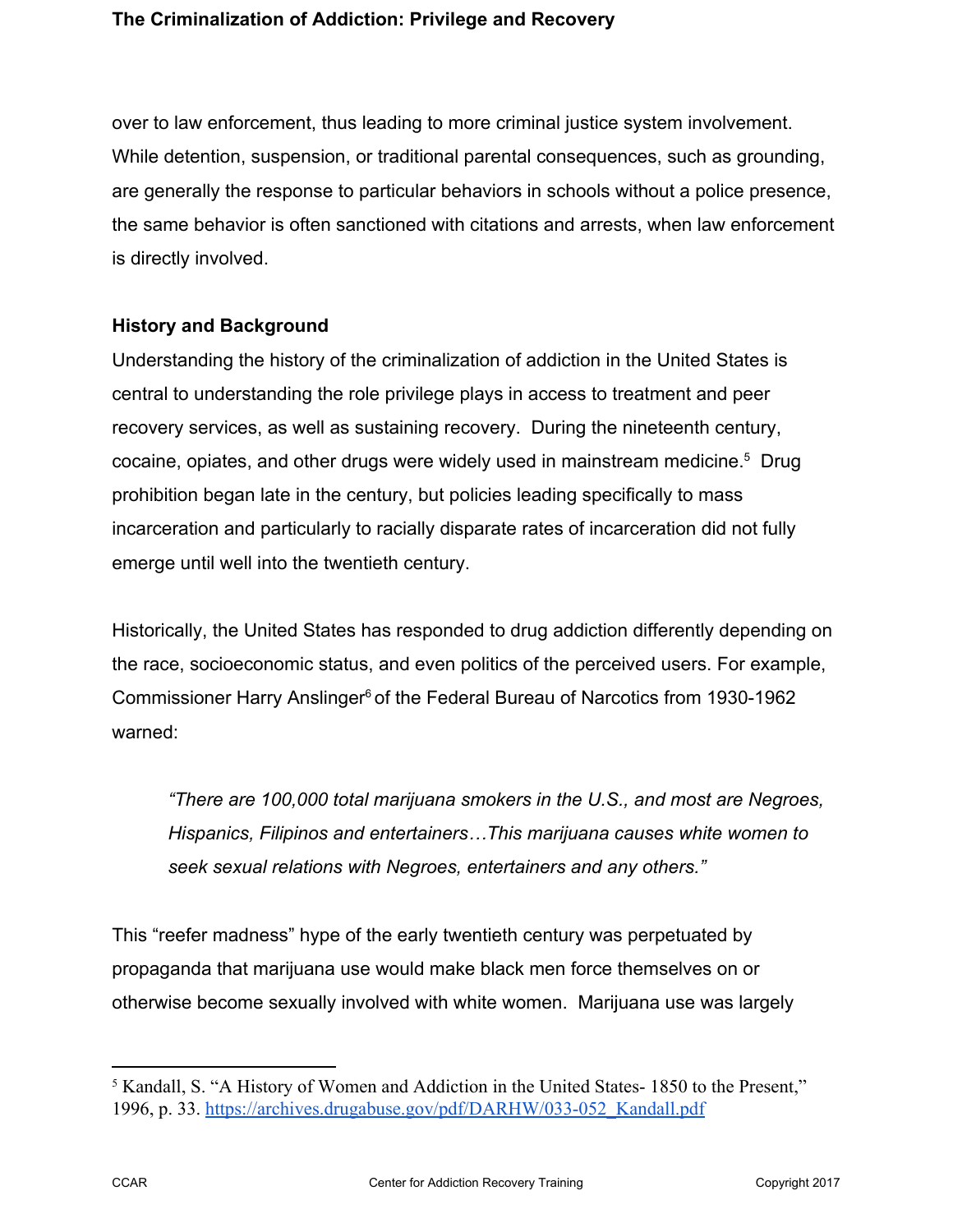considered a "black problem" and associated with jazz. Another purported concern was that use would be spread to whites, particularly white women, and threaten the social order and cultural makeup of the United States. Fear tactics were also employed to subvert progressive countercultures. The racist anti-drug rhetoric expanded to include political views during the Vietnam War era, the ends of which had nothing to do with the eradication of drugs or combating addiction. In reflecting back on the 1968 Nixon Presidential campaign, senior Nixon advisor, John Ehrlichman<sup>6</sup>, once said:

*"You understand what I'm saying? We knew we couldn't make it illegal to be either against the war or black, but by getting the public to associate the hippies with marijuana and blacks with heroin and then criminalizing both heavily, we could disrupt those communities," Ehrlichman said. "We could arrest their leaders, raid their homes, break up their meetings, and vilify them night after night on the evening news. Did we know we were lying about the drugs? Of course we did."* 

Today's heroin epidemic is not the first in the United States. In fact, many soldiers became addicted to heroin during the Vietnam War and the addiction followed some of the service members back home, where the drug remained readily available.<sup>6</sup> This era marked the beginning of the tough on crime approach to drugs, which included the birth of the Drug Enforcement Administration<sup>7</sup>, and later the Rockefeller drug laws, which ushered in stiff mandatory minimum sentences for drug offenses, limiting judicial discretion.<sup>8</sup> During this era, the perception was that the vast majority of drug users were hippies, minorities, and "blue-collar" people.

The 1980's marked the peak of the crack cocaine epidemic in the United States, which

<sup>6</sup> "Heroin History," Narconon.

<http://www.narconon.org/drug-information/heroin-1900s-more.html>

<sup>7</sup> "DEA History," <https://www.dea.gov/about/history.shtml>

<sup>8</sup> "Background on New York's Draconian Rockefeller Drug Laws," Drug Policy Alliance. Laws, <http://www.drugpolicy.org/resource/background-new-yorks-draconian-rockefeller-drug-laws>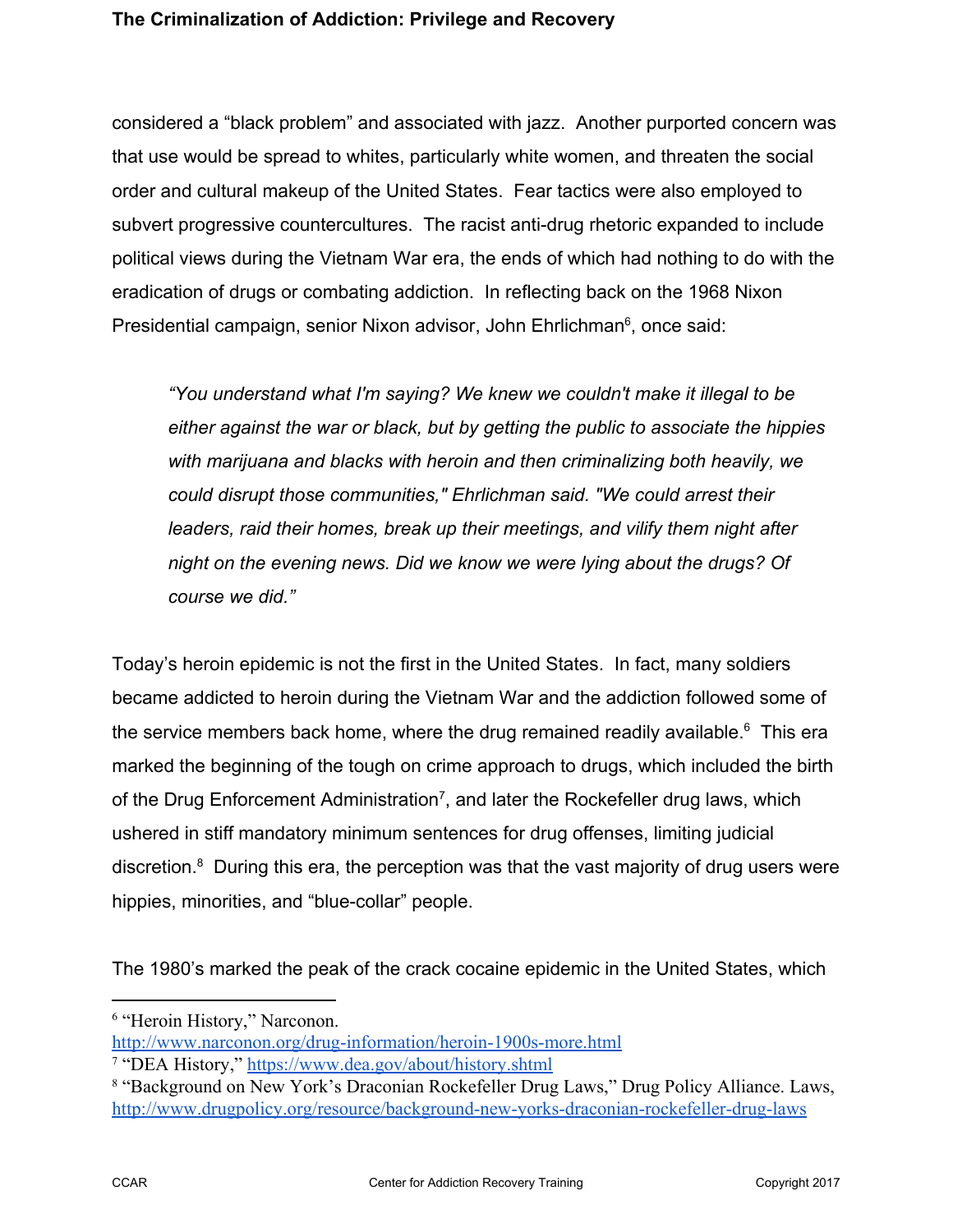was generally viewed as an inner city issue. $9$  The federal government responded to the epidemic with the passage of the Anti Drug Abuse Act of 1986.<sup>10</sup> This law made penalties for crack cocaine one hundred times greater than for powder cocaine, despite the fact that they are simply different forms of the same drug, cocaine. Possession of five grams of crack triggered a mandatory minimum five-year sentence in federal prison, whereas five hundred grams of powder cocaine was required to trigger the same mandatory minimum. Powder cocaine was largely viewed as being used by stockbrokers, college students, and other "white collar" professionals whereas crack was viewed as an inner city drug. In other words, white people were viewed as the users and purveyors of powder cocaine and people of color were viewed as the users and purveyors of crack cocaine and much harsher punishments were instituted for crack than for cocaine.

Selectively increased enforcement and racially based longer sentences greatly contributed to the dramatic increase in the prison and jail populations, which now stand at roughly 2.3 million,<sup>11</sup> up from approximately 338,000 in 1970.<sup>12</sup> The United States now incarcerates more people than any other nation on earth, both per capita and in raw numbers,  $13$  and the racial disparities in incarceration statistics are glaring. One out of three black males born in 2001 can expect to be incarcerated at some point during his life, while only one out of seventeen white males and one out of every 111 white

[http://www.nytimes.com/1989/10/01/magazine/crack-s-destructive-sprint-across-america.html?p](http://www.nytimes.com/1989/10/01/magazine/crack-s-destructive-sprint-across-america.html?pagewanted=all) [agewanted=all](http://www.nytimes.com/1989/10/01/magazine/crack-s-destructive-sprint-across-america.html?pagewanted=all)

CCAR CENTER CENTER CENTER COPYRIGHT CONTRACT CONTRACT COPYRIGHT 2017

<sup>&</sup>lt;sup>9</sup> Massing, M. "Cracks Destructive Sprint Across America," The New York Times, October 1, 1989.

<sup>10</sup> "H.R.5484 - Anti-Drug Abuse Act of 1986 99th Congress (1985-1986),"

<https://www.congress.gov/bill/99th-congress/house-bill/5484>

<sup>11</sup> Wagner, P., Rabuy, B. "Mass Incarceration: The Whole Pie 2016," Prison Policy Initiative, March 14, 2016, p.1. <https://www.prisonpolicy.org/reports/pie2016.html>

<sup>&</sup>lt;sup>12</sup> "The Punishing Decade: Prison and Jail Estimates at the Millennium," Justice Policy Institute, May 2000, p. 1. http://www.justicepolicy.org/images/upload/00-05 rep\_punishingdecade\_ac.pdf <sup>13</sup> "Criminal Justice Facts," The Sentencing Project. <http://www.sentencingproject.org/criminal-justice-facts/>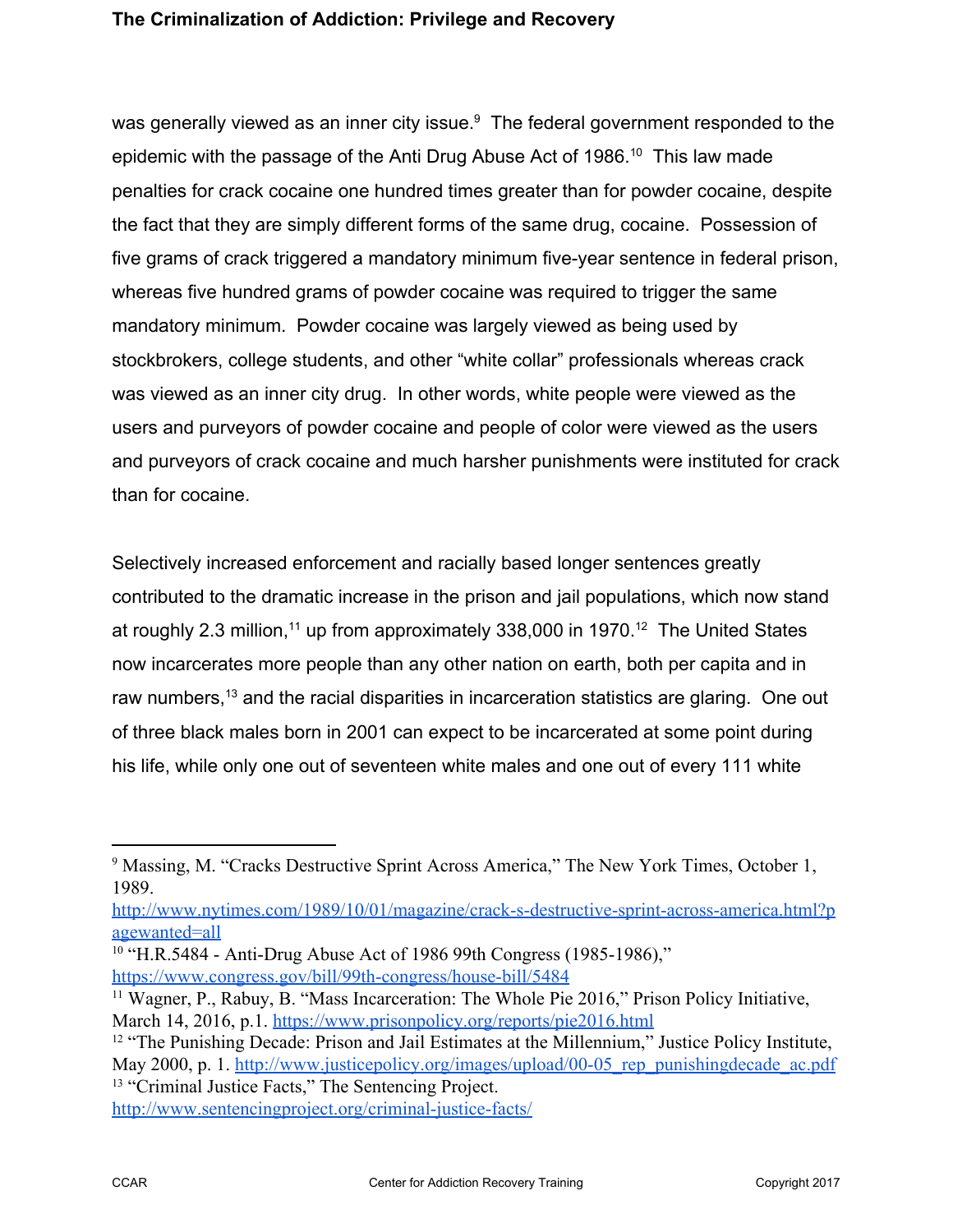women are likely to be incarcerated.<sup> $14$ </sup> The main contributing factor to racially disparate incarceration rates is that laws are not equally enforced in all communities and among all races.<sup>15</sup> For example, black people and white people use marijuana at roughly the same rates, but black people are 3.73 times more likely to be arrested for marijuana possession than whites.<sup>16</sup> This is because affluent communities, particularly affluent white communities, are insulated from regular police interaction, while low-income people and communities are not.<sup>17</sup> Policing techniques such as "stop and frisk" are rarely implemented in affluent communities, but are regularly utilized in inner cities, therefore less people are found with drugs in affluent communities and avoid justice system involvement despite engaging in the same illegal activity.

Beyond the constitutional and basic human rights issues associated with a racially and economically discriminatory criminal justice system, the system also negatively impacts low-income people generally, and minorities specifically, when it comes to achieving and maintaining recovery. In the words of two of my mentors, "Poor kids go to jail and middle class and rich kids go to Florida,"<sup>17</sup> referring to the large number of treatment centers in Florida that are often inaccessible for minorities and low-income people, but offer a refuge to the affluent.

The justice system, including jail and prison, has become the nation's largest mental health and substance use "treatment provider." When a person receives treatment from behavioral health professionals, the experience and consequences are vastly different than those the justice system provides. For example, one of the ongoing results of completing a private treatment program is access to an alumni network and ongoing

<sup>14</sup> *Id*.

<sup>15</sup> La Vigne, N., Lachman, P., Rao, S., Matthews, A. "Stop and Frisk: Balancing Crime Control with Community Relations. Washington, DC: Office of Community Oriented Policing Services," United States Department of Justice, 2014, p. 1.

<https://ric-zai-inc.com/Publications/cops-p306-pub.pdf>

<sup>&</sup>lt;sup>16</sup> "The War on Marijuana in Black and White," American Civil Liberties Union, June 2013, p. 4. <https://www.aclu.org/files/assets/aclu-thewaronmarijuana-rel2.pdf>

<sup>17</sup> Burki, A., Burki, R., personal communication, Bern, Switzerland, October 2016.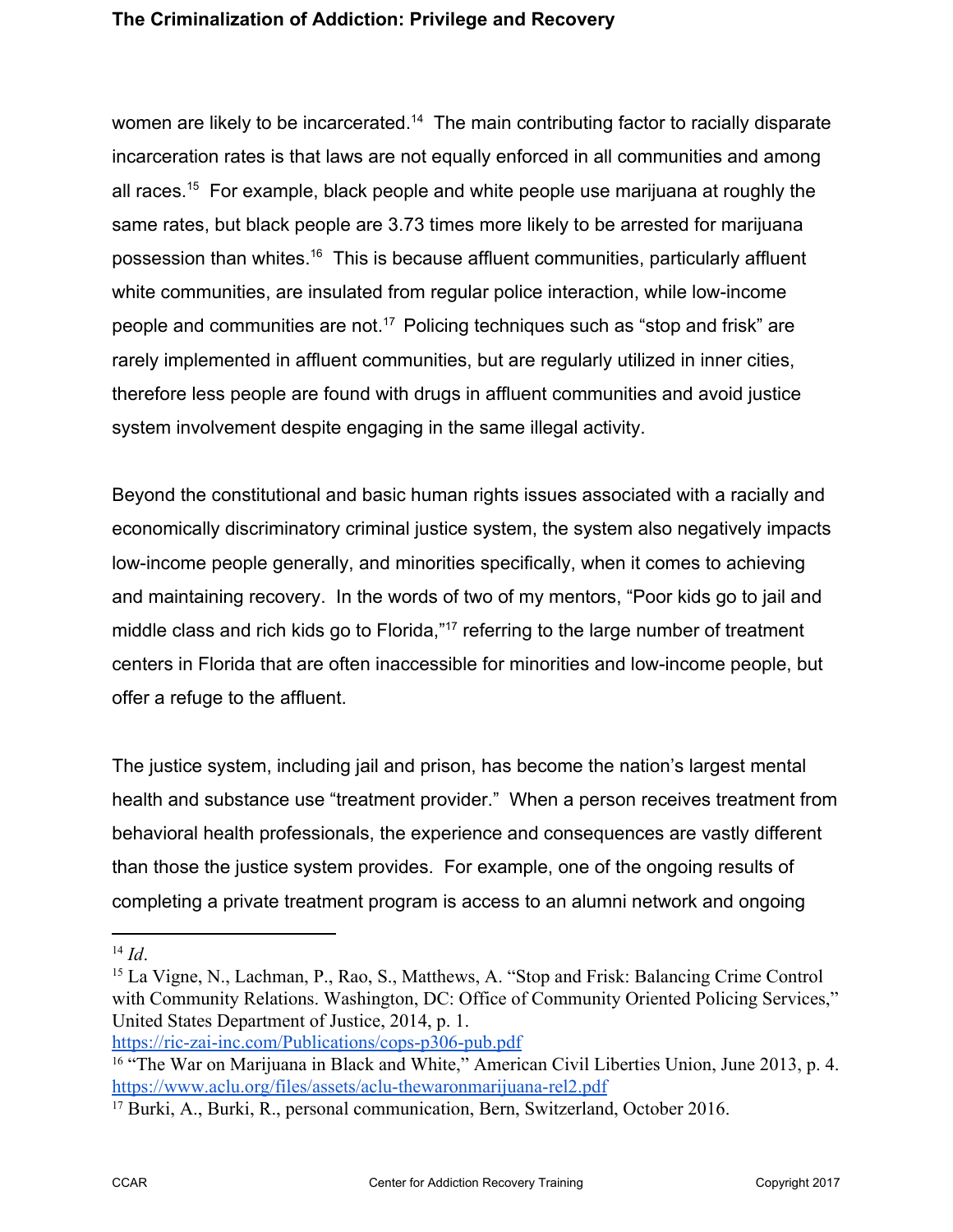support from trained professionals. One of the ongoing results of justice system involvement is a criminal record that negatively impacts nearly all aspects of a person's chances in life, indefinitely. Jail, prison, probation, trial, plea bargains, etc., are all incredibly stressful experiences and the exact opposite of the therapeutic setting treatment in the outside world provides. The privilege of avoiding, minimizing or mitigating justice system involvement greatly impacts recovery and long term success in life.

# **The Current Opioid Epidemic and the Gentler Approach to the War On Drugs**

In contrast to the "reefer madness" days of the early twentieth century, the "black" heroin epidemic<sup>18</sup> of the 1960's and 1970's, and the crack epidemic of the 1980's, the current opioid epidemic is considered by many to be a public health issue rather than solely a criminal justice issue. For the first time, affluent whites are dying in large numbers as a result of a drug epidemic and the more humane governmental and societal response clearly reflects this.

Instead of the highly punitive federal response to the crack epidemic, Congress currently appears more interested in working on bills promoting prevention, treatment, and recovery.<sup>19</sup> States are also following suit, by implementing progressive and innovative programs that divert people away from the criminal justice system and toward treatment and other services. For example, in Seattle, Law Enforcement Assisted Diversion (LEAD) allows people arrested for low-level drug offenses or prostitution, which is often related to drug addiction, to elect to be assigned a case manager and develop a plan to address their addiction in lieu of prosecution.<sup>20</sup> In

<http://www.theatlantic.com/politics/archive/2015/08/crack-heroin-and-race/401015/>

<sup>&</sup>lt;sup>18</sup> Cohen, A. "How White Users Made Heroin a Public Health Problem," The Atlantic, August 12, 2015, p. 1-3.

<sup>19</sup> Cherkis, J. "Congress Finally Passes Bipartisan Legislation To Address Opioid Epidemic," The Huffington Post, July 13, 2016.

[http://www.huffingtonpost.com/entry/congress-passes-opioid-bill\\_us\\_5786ed5ee4b0867123dfac](http://www.huffingtonpost.com/entry/congress-passes-opioid-bill_us_5786ed5ee4b0867123dfac37) [37](http://www.huffingtonpost.com/entry/congress-passes-opioid-bill_us_5786ed5ee4b0867123dfac37)

<sup>20</sup> "Law Enforcement Assisted Diversion." [http://leadkingcounty.org](http://leadkingcounty.org/)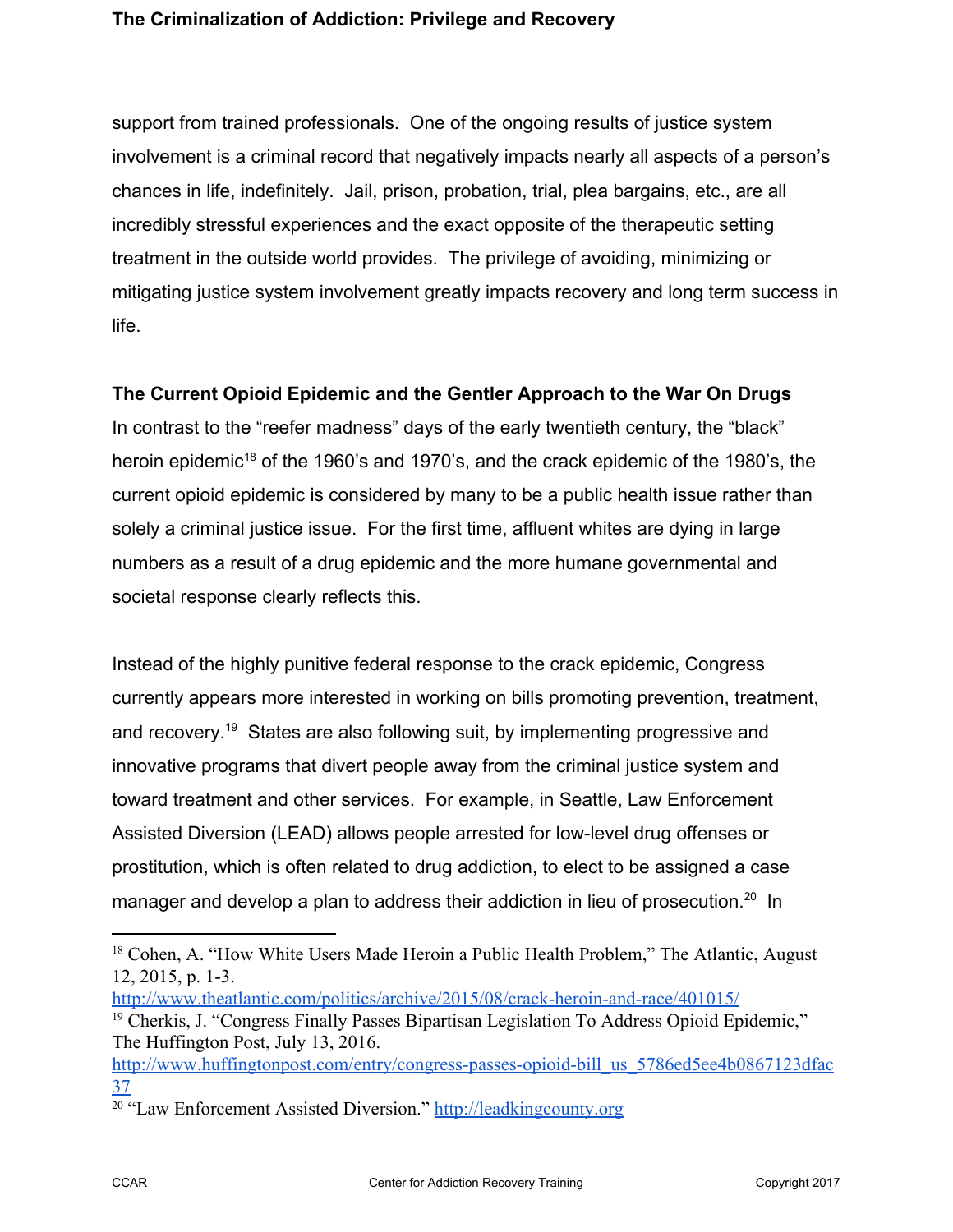Gloucester, Massachusetts, the Police Assisted Addiction and Recovery Initiative (PAARI) encourages people with substance use disorders to come to the police station in order to be directed toward treatment. People who come voluntarily can surrender any drugs or paraphernalia without fear or prosecution and immediate attempts are made to place these individuals into treatment when clinically appropriate.<sup>21</sup> In Portland, Maine, the Law Enforcement Addiction Advocacy Program (LEAAP) engages a civilian employee when officers encounter a person suffering from addiction.<sup>22</sup> The civilian employee attempts to diffuse the situation, uncover the underlying issues, and direct the person toward resources.

It is worth noting that these programs focus on vulnerable, rather than privileged, populations that otherwise would likely become or remain justice system involved. Highly privileged drug users largely manage to avoid police contact and justice system involvement all together. When justice system involvement does occur, privileged people often have access to well-connected and resourced attorneys, who can help the individual avoid jail time and sometimes even avoid a conviction and thus a damaging criminal record. During law school, I spent some time practicing law as a student attorney in Maine. My work involved defending children facing criminal charges. Every child I represented came from a low-income family and the number of children I encountered who were people of color was disproportionate to the overall number of minorities in the state. Children from affluent families undoubtedly also break the law, but are largely insulated from police contact, therefore we rarely encountered them in court at all, let alone without counsel and needing our services.

To summarize, when drugs were viewed as a minority problem or a "poor people" problem, many policymakers were addressing an issue pertaining to what could be considered "others," or people who they knew existed but were not like them and were

<sup>&</sup>lt;sup>21</sup> "The Police Assisted Addiction and Recovery Initiative." [http://paariusa.org](http://paariusa.org/) <sup>22</sup> "Law Enforcement Addiction Advocacy Program." <http://www.portlandmaine.gov/1715/Law-Enforcement-Addiction-Advocacy-Progr>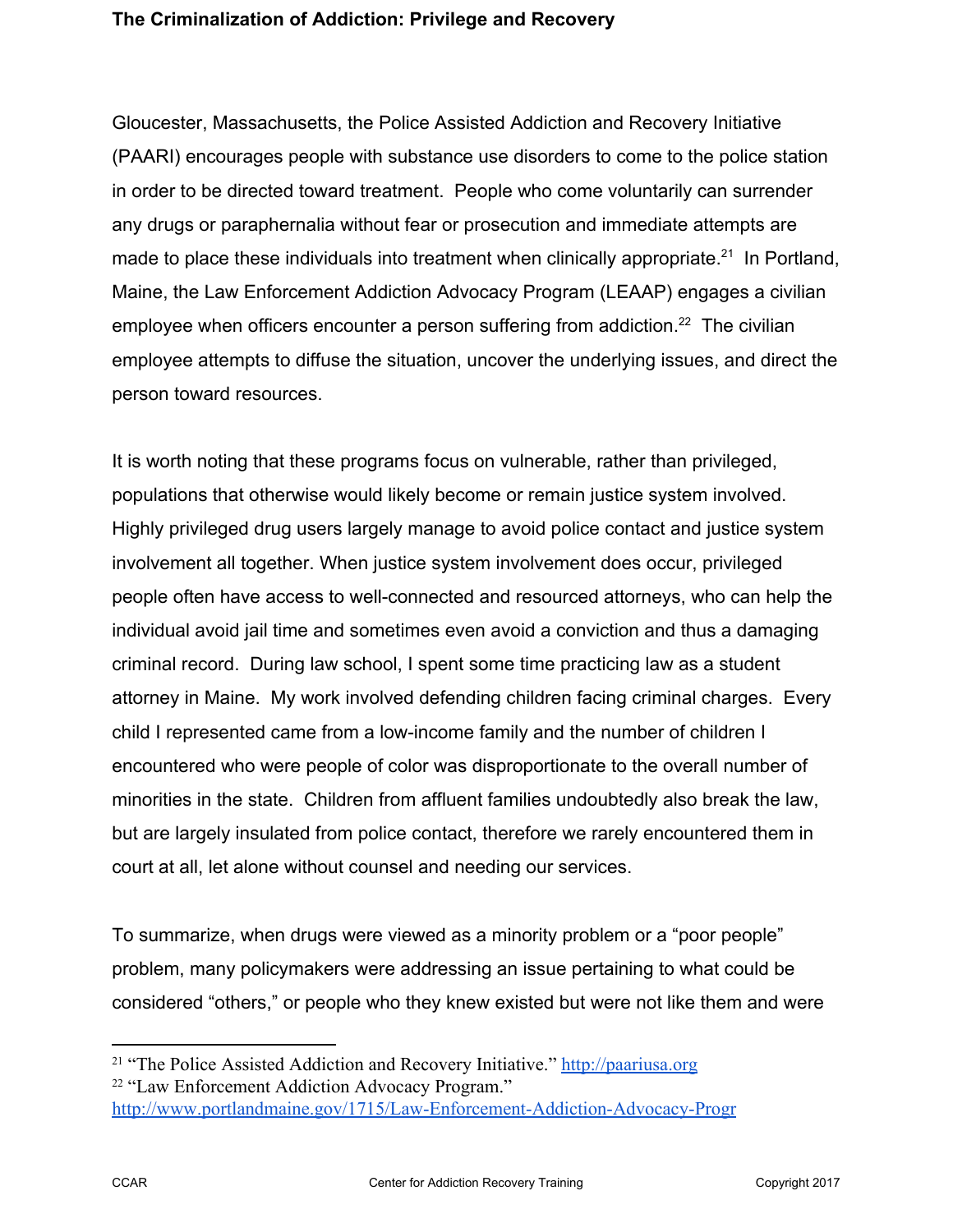not a key constituency. The response was almost entirely punitive, decimating some communities. Now that drugs are killing affluent white people in large numbers, the epidemic is suddenly a health issue, where the emphasis is placed on prevention, treatment, and recovery. Having acknowledged this troublesome reality, we must also recognize and seize the opportunity it offers to create inclusive policy changes based on facts rather than fear. Fundamental change will only come through consistent engagement and cooperation by people in the recovery community and their allies as well as prevention, treatment, and recovery professionals and policymakers at all levels of government.

# **Privilege and Access to Treatment**

White, Hispanic, and black people use drugs at approximately the same rates<sup>23</sup> and have signs of alcoholism, drug abuse, or mental health issues in the prior twelve months at similar rates. $24$  However, whites with perceived need for treatment were substantially less likely to lack access to treatment than black people or Latinos.<sup>25</sup> Regarding those within each group with a perceived need for treatment, white people were more likely than black people or Latinos to actually be receiving treatment.<sup>26</sup> Black people and Latinos had less access to care and a greater unmet need for treatment than whites. $27$ 

# **Detoxification**

The first step toward recovery is detoxification from the substance or substances the individual seeking help is using. Detoxification is a painful process and challenging experience and when the physical and mental withdrawal symptoms manifest people are highly likely to seek their substance(s) of choice to relieve these painful symptoms.

<sup>&</sup>lt;sup>23</sup> "Racial and Ethnic Minority Populations," Substance Abuse and Mental Health Services Administration. <https://www.samhsa.gov/specific-populations/racial-ethnic-minority> <sup>24</sup> Wells, K., Klap, R., Koike, A., Sherbourne, C. "Ethnic Disparities in Unmet Need for

Alcoholism, Drug Abuse, and Mental Health Care," Am. J Psychiatry, 2001; 158: 2027. <sup>25</sup> *Id*. at 2029.

<sup>26</sup> *Id*.

<sup>27</sup> *Id*.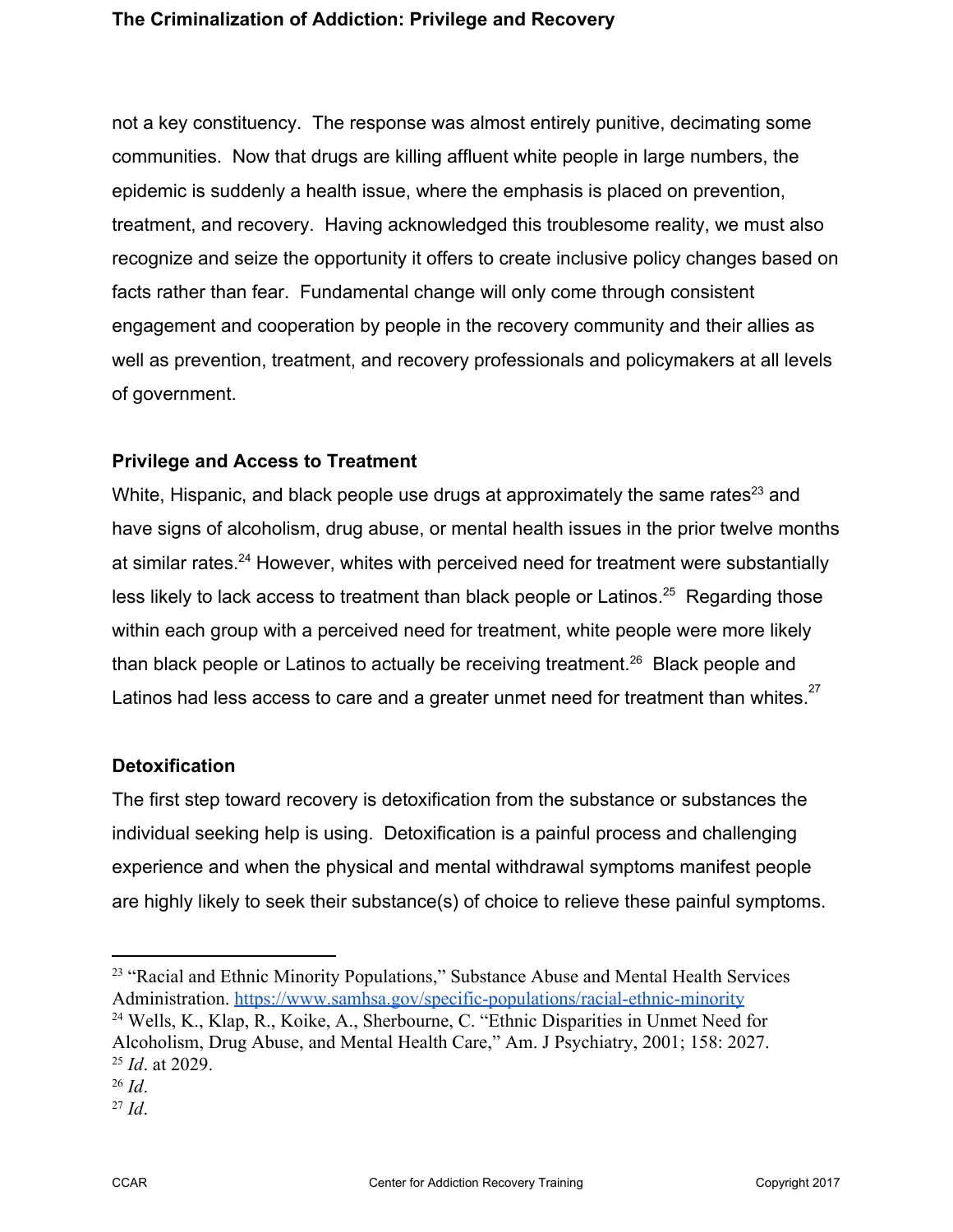One way to mitigate this risk and to increase the safety of the person experiencing withdrawal is to have the person detox in a medical facility under the care of professionals and frequently with the aid of medications. If the person who is actively addicted and seeking help, does not have insurance that the medical facility will accept, the provider may not admit the person as a patient and, if they do, the patient may incur a heavy financial burden. Not only does this impact immediate access to treatment by deterring people who are simply unable to pay or wary of incurring a future financial burden, it can also negatively impact the chances of success in long-term recovery, if the person does accept the services and is later burdened by extensive debt.

# **Treatment**

The most glaring disparity regarding privilege in the continuum of recovery is access to long-term treatment programs of 28 days or more. Many inpatient, partial hospitalization, intensive outpatient, and outpatient treatment centers are private and accept only insurance or cash pay. A 2011 study found that only 13% of non-elderly whites lacked health insurance, compared to 21% of black people and 32% of Hispanics.  $28$  Some treatment centers provide scholarships for people without resources to afford treatment, but the demand far outweighs the supply. For example, the Substance Abuse and Mental Health Services Administration (SAMHSA) found that 90% of the people who need substance use disorder treatment during any given year do not receive it. <sup>29</sup>

Access to, and successful completion of, treatment is an effective and compassionate

[http://kff.org/disparities-policy/issue-brief/health-coverage-by-race-and-ethnicity-the-potential-i](http://kff.org/disparities-policy/issue-brief/health-coverage-by-race-and-ethnicity-the-potential-impact-of-the-affordable-care-act/) [mpact-of-the-affordable-care-act/](http://kff.org/disparities-policy/issue-brief/health-coverage-by-race-and-ethnicity-the-potential-impact-of-the-affordable-care-act/)

<sup>&</sup>lt;sup>28</sup> "Health Coverage by Race and Ethnicity: The Potential Impact of the Affordable Care Act," The Henry J. Kaiser Foundation, March 13, 2013.

<sup>&</sup>lt;sup>29</sup> "DYING WAITING FOR TREATMENT, The Opioid Use Disorder Treatment Gap and the Need for Funding," A report by the Democratic Staff of the Senate Committee on Finance, October 10, 2016, p. 2.

[http://www.finance.senate.gov/imo/media/doc/101116%20Opioid%20Treatment%20Gap%20Re](http://www.finance.senate.gov/imo/media/doc/101116%20Opioid%20Treatment%20Gap%20Report%20Final.pdf) [port%20Final.pdf](http://www.finance.senate.gov/imo/media/doc/101116%20Opioid%20Treatment%20Gap%20Report%20Final.pdf)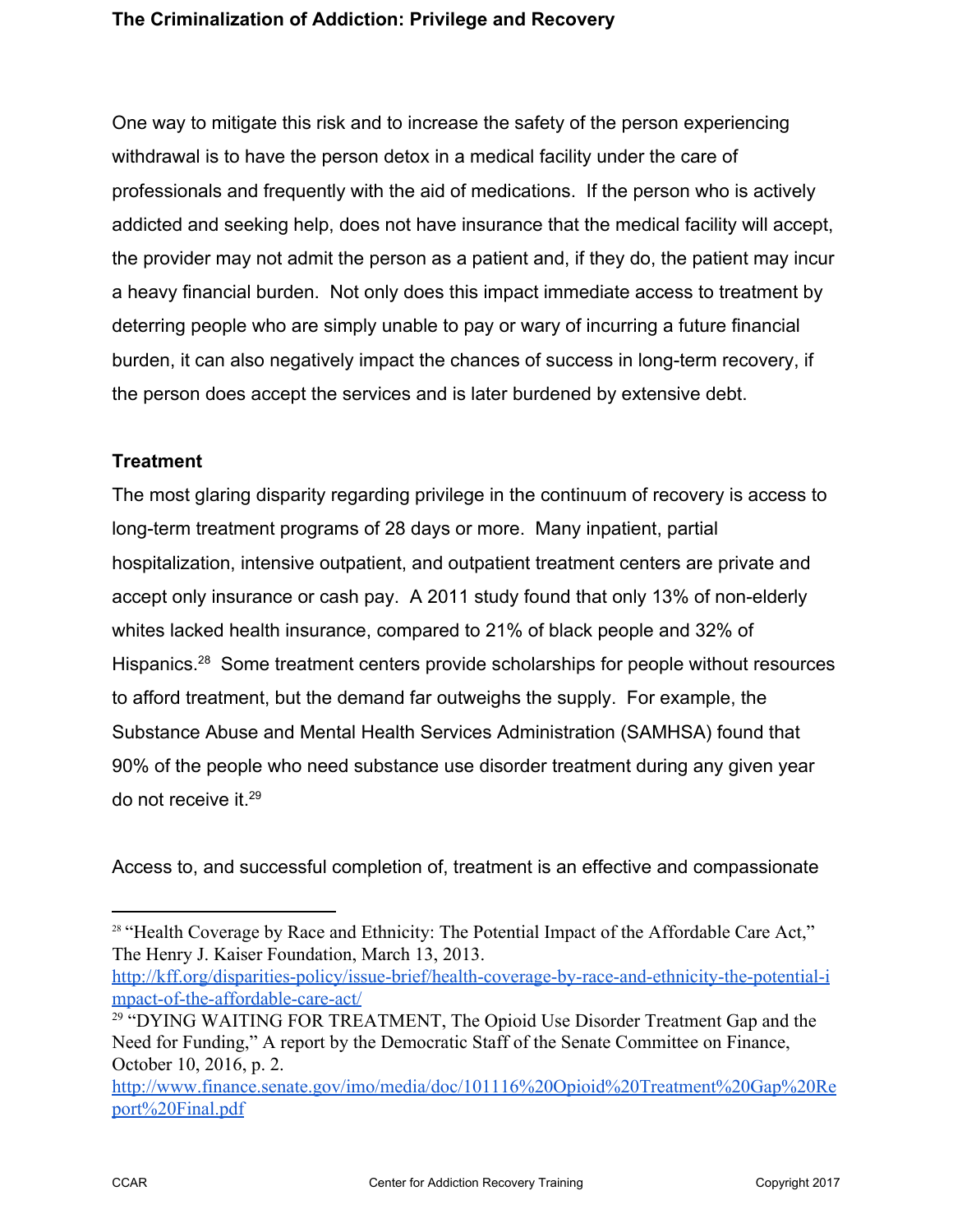means of achieving remission from an active substance use disorder. Lacking access to treatment increases the chances of ongoing misuse, which can lead to major disruptions to basic life functions, health issues, justice system involvement, and often death. Further, a short-term, acute model of treatment is often problematic for anyone, particularly people lacking strong recovery capital. Longer-term treatment programs that offer a holistic continuation of care model are even less accessible to people lacking privilege than are standard 30-day or 60-day programs. The belief is often projected to the patient that if he or she fails, it is because they messed up, and not at least partially as a result of systemic dysfunction and inadequate care.<sup>30</sup> Short-term acute treatment is not always the most effective model, particularly for those lacking substantial recovery capital. No other field of medicine places the blame squarely on the patient without thoroughly analyzing the care provided.<sup>31</sup> This is an issue throughout the addiction treatment space, but disparately impacts people of color and low-income.

### **Long Term Recovery and Peer Support Services**

The relationship between privilege and access to and utilization of formal treatment is straightforward and supported by empirical data showing inequality. However, the relationship between privilege and peer support services is more complex. Alcoholics Anonymous (AA) and other 12-step recovery programs are undoubtedly the most widely utilized peer support recovery programs in the United States. While AA membership was initially comprised largely of middle-aged white men, it has grown to exist in nearly every community in the country and throughout much of the world.<sup>32</sup> Many communities with high minority populations and low-income white populations have vibrant 12-step

<sup>30</sup> White, W. "Personal Failure or System Failure," Selected Papers of William H. White, December 14, 2013.

<http://www.williamwhitepapers.com/blog/2013/12/personal-failure-or-system-failure.html> <sup>31</sup> *Id*.

<sup>32</sup> Evans, A., Ichara-Abrahams, I., Lamb, R., White, W. "Ethnic Specific Support Systems as a Method for Sustaining Long-Term Recovery," Journal of Groups in Addiction & Recovery, 2012. p. 173.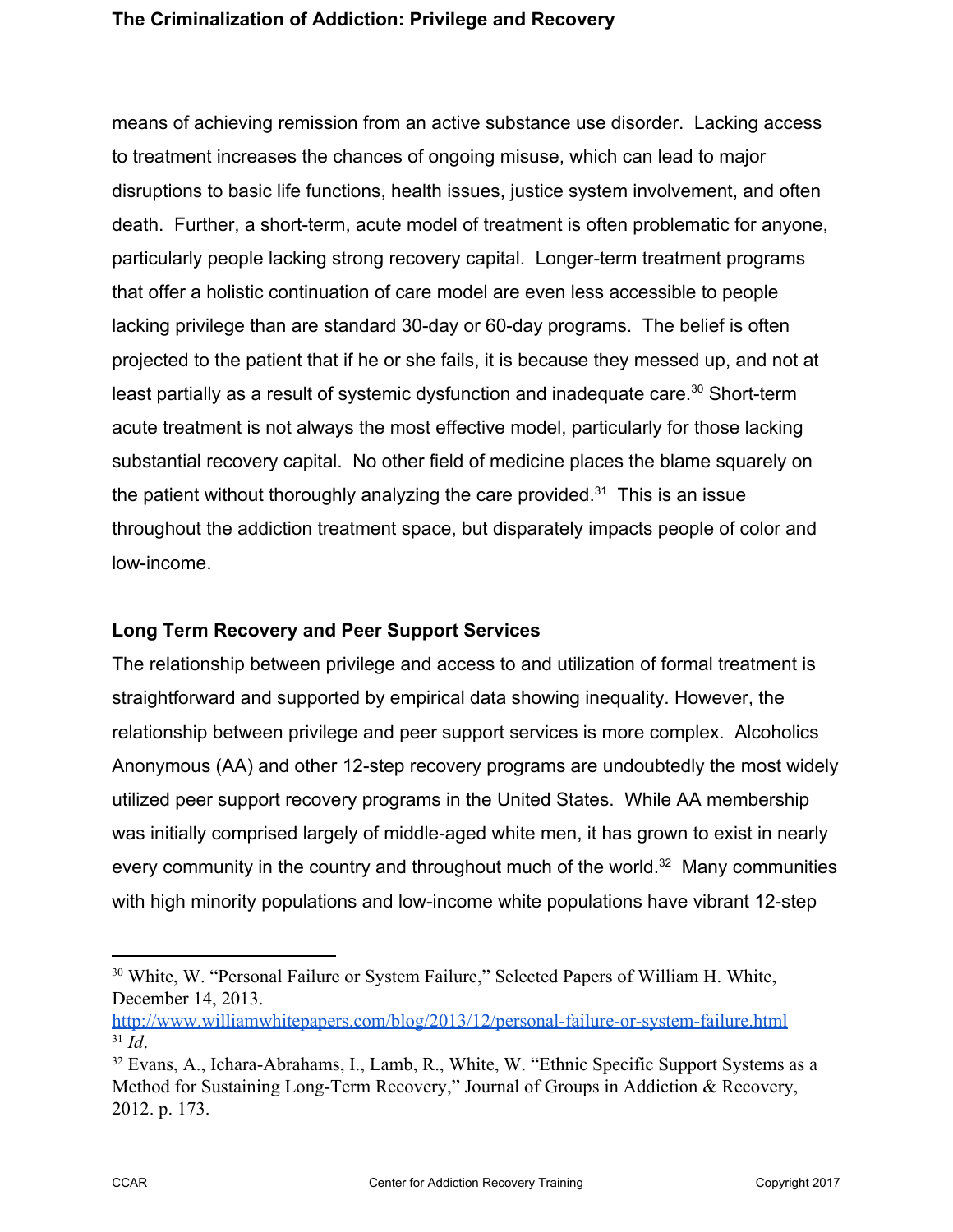communities and other more unique and homogenous peer-to-peer recovery support programs.<sup>33</sup> Religious and cultural revitalization movements promoting recovery within communities of color began hundreds of years ago in Native American communities and during the nineteenth and twentieth century in African American Communities. These movements, or their contemporary counterparts, continue to thrive today.<sup>34</sup>

One area where privilege definitely plays a role in access to peer recovery support and services is at the collegiate or higher level. Privileged white people are much more likely to attend college than are people of color or low-income white people.<sup>35</sup> Collegiate recovery programs are programs that encourage students facing addiction to pursue recovery and offer programming, peer support, and social activities to help facilitate this.  $36$  Therefore, people attempting to achieve and/or maintain recovery not enrolled in college, lack access to these services. Further, many of the collegiate recovery programs are located on traditional college campuses. Traditional four-year degree programs are often less accessible to minorities and low-income white people, who frequently attend night school at community colleges and other facilities catering to part time students.

The larger issue regarding peer support and privilege is that many people of color and low-income white people never make it to the point of engaging peer support services because they are unable to successfully make it through the initial stages of detoxification necessary to comprehend and utilize these programs and services. Without the foundation of recovery often found through successfully completing a detoxification and treatment program, many people who might otherwise be able to

<sup>33</sup> White, B. "The Color of Recovery," Selected Papers of William White, April 22, 2016, p. 1. <http://www.williamwhitepapers.com/blog/2016/04/the-color-of-recovery.html>

<sup>34</sup> Evans, A. Ichara-Abrahams, I., Lamb, R., White, W., p. 174.

<sup>35</sup> Ryan, C. Bauman, K. "Educational Attainment in the United States: 2015," United States Census, March 2016, p. 1.

<http://www.census.gov/content/dam/Census/library/publications/2016/demo/p20-578.pdf> <sup>36</sup> "The Collegiate Recovery Movement: A History," Association of Recovery in Higher Education." <http://collegiaterecovery.org/the-collegiate-recovery-movement-a-history/>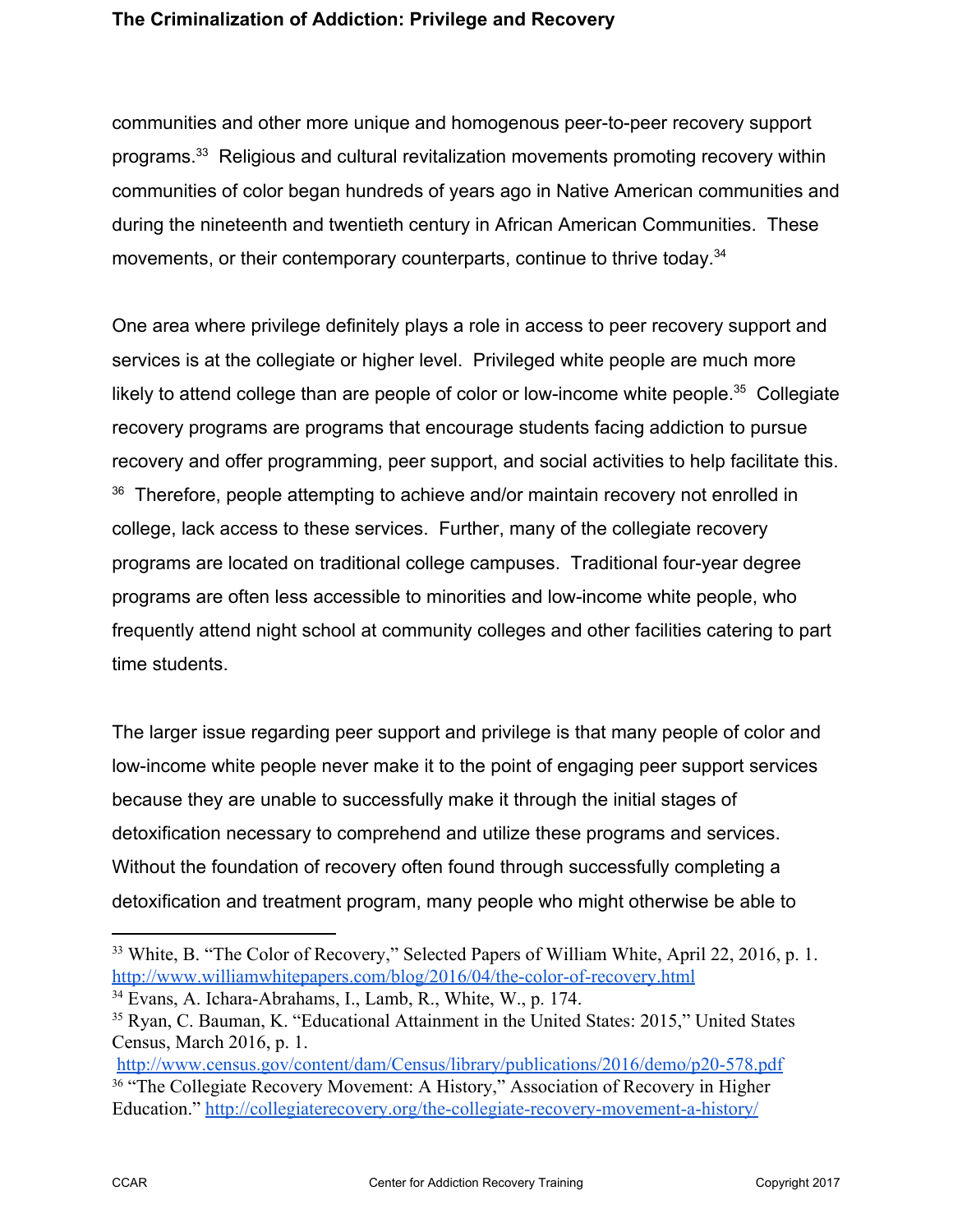utilize peer support programs, do not obtain sufficient stability and clarity to do so. Further, when people lack recovery capital such as housing, transportation, and family support, utilizing peer support services successfully is vastly more difficult.

# **Conclusion and Path Forward**

Addressing disparities in access to treatment will require a fundamental shift in the way addiction is perceived and addressed in the United States. A substantial increase in funding and accessible programming will be required. We will need to respond to addiction the way we respond to other health epidemics, if there is to be any chance of truly addressing and mitigating this tragedy. For example, Congress allocated 5.4 billion in emergency funding to address the Ebola virus in the United States for fiscal year 2015,<sup>37</sup> but provided no emergency funding to address the opioid epidemic. During the same year, 52,404 people in the United States died from drug overdoses,  $38$  while zero people died as a result of the Ebola virus, and only one death resulted from Ebola during 2014.<sup>39</sup> It may have been completely appropriate to invest this much money in preventing the further spread of Ebola, but it is equally important to address an epidemic that is already raging. The fact that Congress did not is discriminatory and reflective of the deep stigma still surrounding addiction.

In attempting to promote peer recovery resources and services in communities of color and low-income white communities, the first step is determining what resources and services already exist. The next step is talking with social, political, and faith leaders in

<http://www.chicagotribune.com/news/nationworld/ct-us-overdose-deaths-20161208-story.html> <sup>39</sup> "Ebola Fast Facts," CNN, December 26, 2016.

<http://www.cnn.com/2014/04/11/health/ebola-fast-facts/>

<sup>37</sup> Kates, J., Michaud, J., Wexler, A., Valentine, A. "The U.S. Response to Ebola: Status of the FY2015 Emergency Ebola Appropriation," The Henry J. Kaiser Family Foundation, December 11, 2015.

[http://kff.org/global-health-policy/issue-brief/the-u-s-response-to-ebola-status-of-the-fy2015-em](http://kff.org/global-health-policy/issue-brief/the-u-s-response-to-ebola-status-of-the-fy2015-emergency-ebola-appropriation/) [ergency-ebola-appropriation/](http://kff.org/global-health-policy/issue-brief/the-u-s-response-to-ebola-status-of-the-fy2015-emergency-ebola-appropriation/)

<sup>&</sup>lt;sup>38</sup> "More than 50,000 overdose deaths: A grim tally soars to all-time U.S. high," The Chicago Tribune, December 8, 2016.